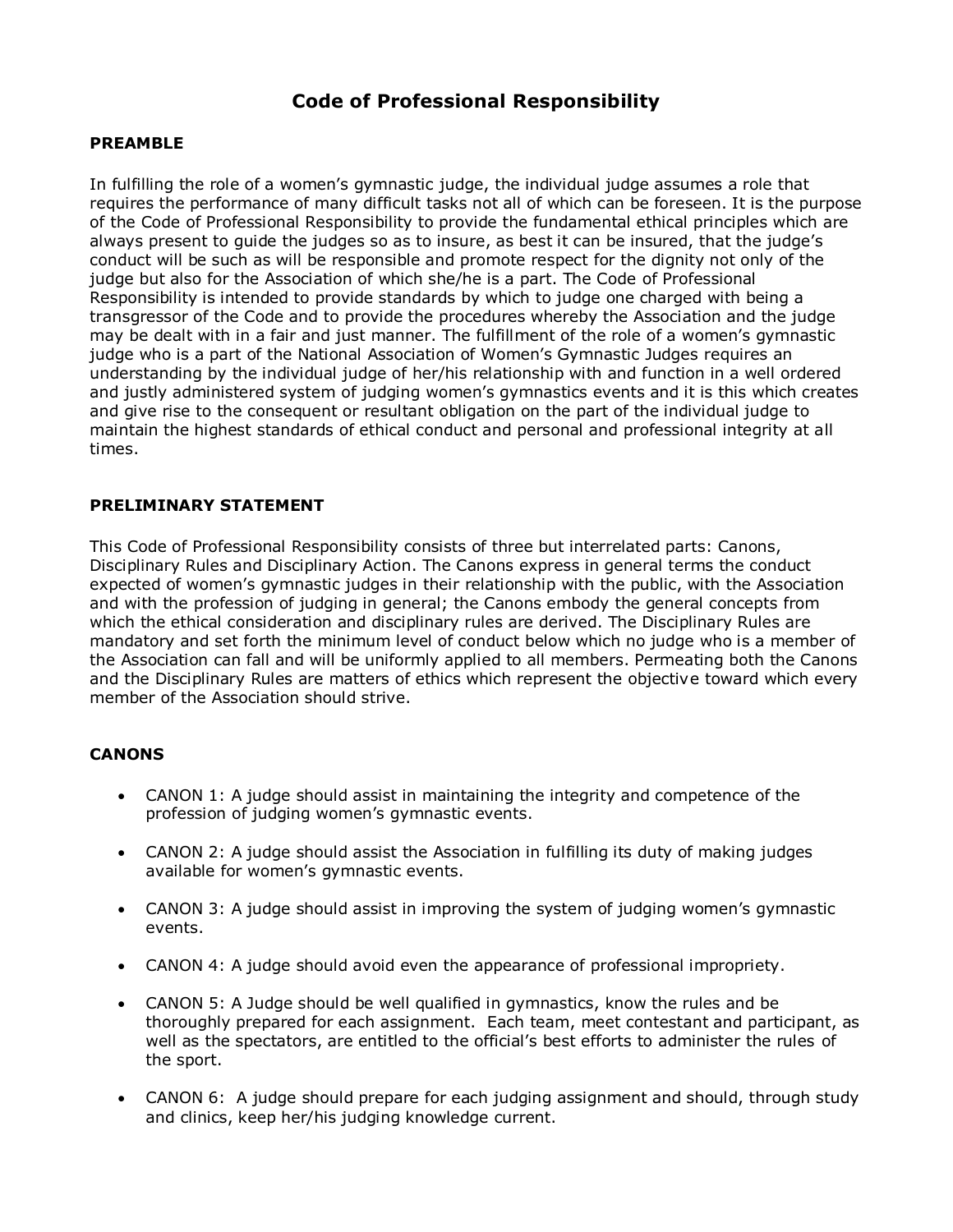- CANON 7: A judge should fulfill all assignments accepted and be punctual. A judge should also attend all judging and other meetings which are intended to promote a well ordered and conducted meet or event.
- CANON 8: A judge should be alert at all times, quickly yet accurately produce her/his scores and have a basis for the scores derived and prepared. If a legitimate need should arise, the judge should explain and support such scores by working through conferences and dealing with inquiries in a dignified, professional manner.
- CANON 9: A judge should not solicit meets for herself/himself or for others.
- CANON 10: A judge shall be completely unbiased. A judge should not give any appearance, especially at a meet, of any particular friendship with any coach or competitor. Also, a judge should decline any assignment in which affiliation with a team or individuals would tend to influence the judge's ability to be fair and objective.
- CANON 11: A judge should treat gymnasts, coaches, judges, promoters and spectators with respect. A judge should respect the privacy, property and feelings of any judge or other person with whom such judge is living during the event being judged, and should not do anything which would embarrass or offend such person.
- CANON 12: A judge should at all times both look and act professionally. A judge should maintain a neat and well-groomed appearance when judging. He/she should wear the uniform of the Association (except where other dress is permitted).
- CANON 13: A judge should not be overly officious. She/he should not criticize other officials or attempt to explain other officials' judgments.
- CANON 14: A judge should confine her/his duties to the purposes of judging; i.e., coaching or meet directing are not included in a judge's responsibilities.
- CANON 15: A judge should never consume alcoholic beverages or drugs prior to a judging assignment where such consumption is evident by odor, conduct or appearance.
- CANON 16: A judge should exercise good judgment when using social networking media (Facebook, Twitter, blogs, texting, e-mail, etc.) i.e. avoid communicating with coaches or gymnasts during, before or after a competition; or refrain from making inappropriate statements about fellow judges, coaches, gymnasts, clubs or parents.
- Canon 17: Judges may not participate in any wagering activities involving amateur, collegiate or professional gymnastics, nor can they provide any information to individuals involved in any type of gymnastics wagering activities.

*Revised 7/2015*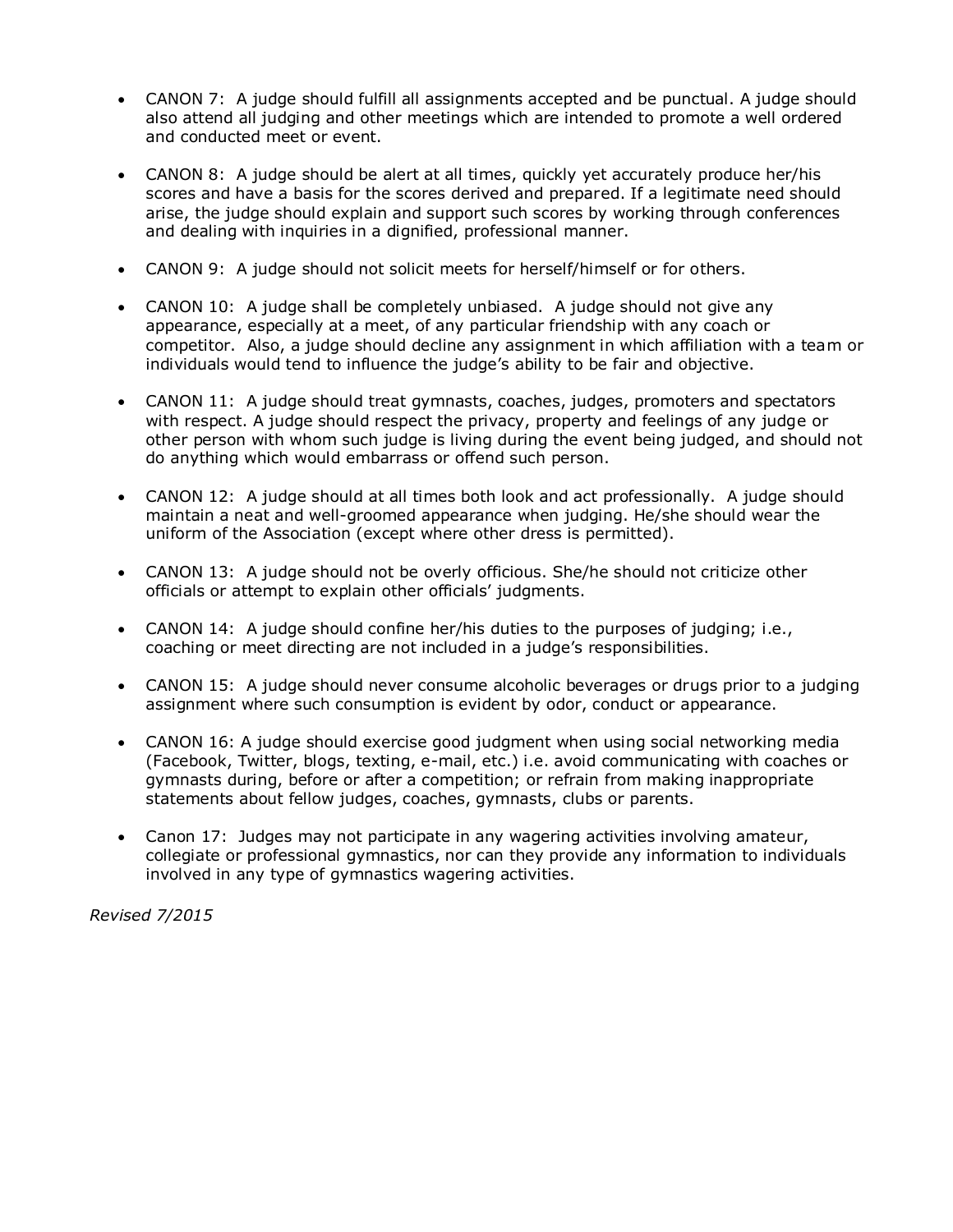## **DISCIPLINARY RULES**

- *RULE 1:* A judge who is a member of this Association shall not:
	- (a) Violate a disciplinary rule,
	- (b) Circumvent a disciplinary rule through actions of another,
	- (c) Engage in illegal conduct involving moral turpitude,
	- (d) Engage in conduct involving dishonesty, fraud, deceit or misrepresentation,
	- (e) Engage in conduct prejudicial to the judging of women's gymnastic events,

(f) Engage in any other conduct that adversely reflects on her/his fitness to engage in the profession of judging women's gymnastic events.

- *RULE 2:* A judge who is a member of this Association shall report any knowledge she/he has of a violation of Rule 1 by any other judge or member to her Association, such report to made to the National Judging Director and every effort shall be made by the reporting party to keep such report and the content thereof confidential to all other except the National Judging Director unless and until called upon by the Association to make the content thereof known to others.
- *RULE 3:* A judge who possesses knowledge or evidence concerning another judge or member of this Association shall reveal such knowledge or evidence upon proper request of one having authority from the Association to investigate or act upon the conduct of such judge.
- *RULE 4:* A judge shall not accept any compensation, remuneration or consideration in connection with her/his fulfilling her contract to judge an event other than that which is the paid or otherwise accorded her by the Association or otherwise sanctioned by the Association.
- *RULE 5:* A judge shall not suffer or permit or allow anything to influence or otherwise affect or to give the appearance of affecting or having affected her/his judgment in rendering a fair and impartial and otherwise honest judgment.
- *RULE 6:* A judge shall not accept anything of value from any person whether the judge knows or reasonably should know that the offer is for the purpose of influencing her/his actions as a women's gymnastics judge.
- *RULE 7:* A judge shall not use her/his position as such to endeavor to influence or attempt to influence anyone in any manner whatsoever, or to obtain any special advantage for herself/himself by reason of or as consequence of her/his being a judge.
- *RULE 8:* A judge shall not knowingly make a false statement concerning any fellow judge or other person having involvement whatsoever in any meet or event in which this Association is in any way involved or interested.
- *RULE 9:* A judge shall not engage in any conduct which gives even an appearance of impropriety.
- *RULE 10:* A judge who has accepted employment and has contracted for such with this Association and who later cannot for valid and substantial reasons perform that contract shall make every reasonable effort to replace herself/himself with a judge of equal rating and ability and shall undertake to do so at the earliest possible time.
- *RULE 11:* A judge shall not engage in any conduct which results in or tends to result in an event or meet being seriously interrupted and/or compromised or terminating prematurely or terminating in discord, but, instead, shall endeavor to see to and participate in the event or meet to its regular and orderly completion without interruption or delay or discord and shall look in the first instance to the Association for resolution of any disagreements,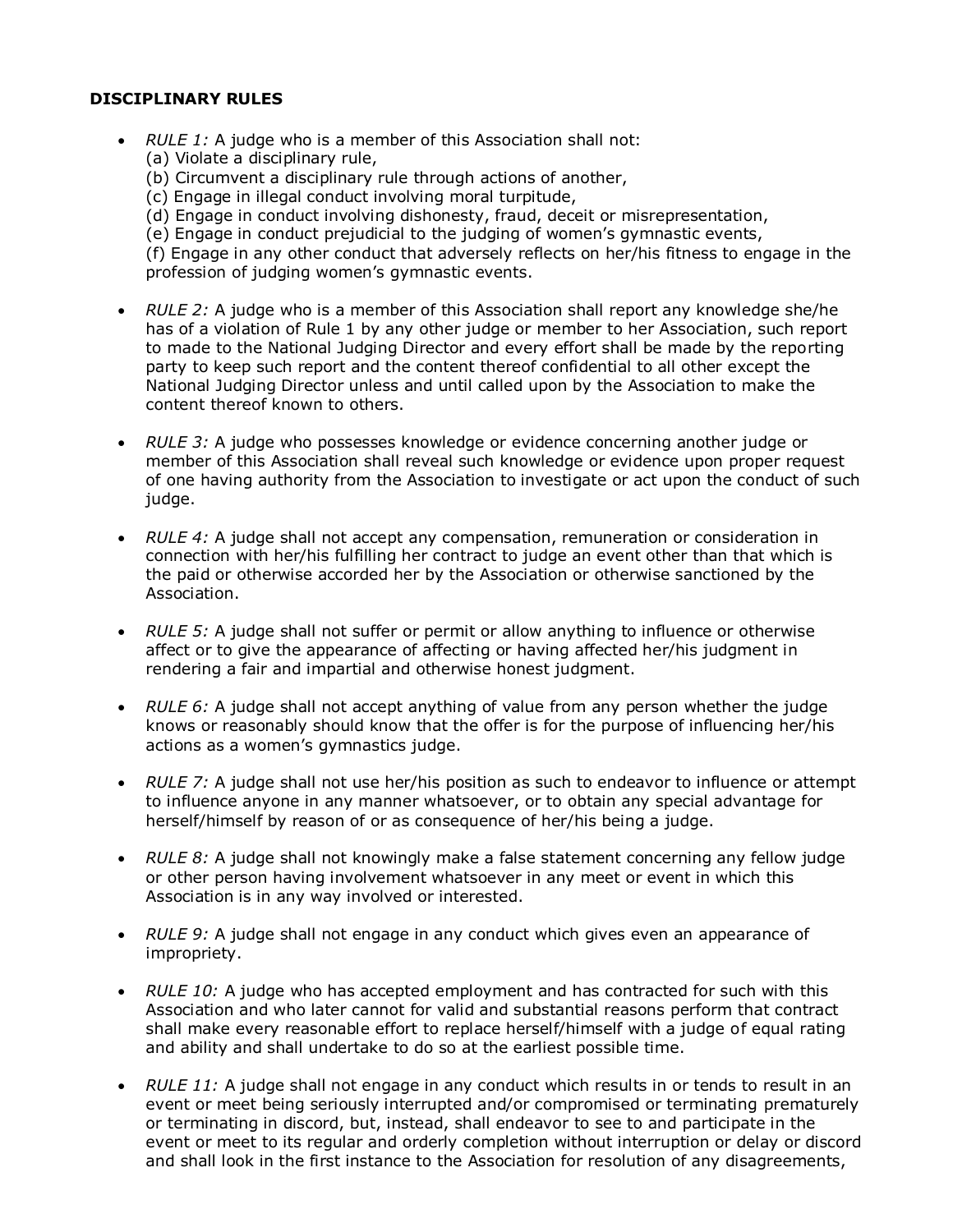improprieties, impositions, contract disputes, monetary losses or disagreements or kindred matters thereto pertaining all to the end that the judge will neither interject herself/himself into argument, debate or other acrimonious exchanges or remove herself/himself from or withdraw from further participation, none of which will promote or otherwise further the conducting of a successful event or meet.

 *RULE 12:* A judge shall not purport to undertake to speak for or in the name of the Association to the press or other media or any other person or entity without first having requested and received from the Association express prior permission and approval so to speak.

# **DISCIPLINARY ACTION**

A judge who violates any of the foregoing Canons or Disciplinary Rules is subject to disciplinary action by the Association, which action, if undertaken, shall be undertaken in the following manner:

*A. REPORTING A VIOLATION - GRIEVANCE:* A party desiring to report a violation of this Code by a member of this Association to this Association shall do so by certified letter addressed to the State Judging Director for the State in which the violation is alleged to have occurred. Such a report shall be deemed to be and shall be referred to as a "grievance" and shall state in detail the nature of the violation of which complaint is made and the details and circumstances of its occurrence.

*B. DISPOSITION OF GRIEVANCE - PROCEDURE:* The State Judging Director in receipt of such grievance shall transmit a copy thereof to the party who is the subject of the grievance and this shall be by registered or certified mail, return receipt requested, with delivery restricted to the addressee only. The envelope in which same is transmitted to such party shall be plainly marked "Personal and Confidential" so as to further insure the confidentiality of the matter at this stage of the proceedings. The State Judging Director shall upon receipt of such grievance convene a panel comprised of such State Judging Director and two other State Judging Directors of her/his selection within the same Region as the State of violation.

- (a) A date, time and place shall be fixed for the hearing of the grievance and the party who is the object of such grievance shall be informed and advised in writing of the date, time and location of the hearing (as well as the composition of the panel to hear same) and shall be accorded a reasonable opportunity to appear personally before the panel and to present testimony or other evidence in defense of the charge.
- (b) It shall be optional with the reporting party to attend or not to attend such hearing. The party who is the object of the grievance may elect to present her/his evidence in written form for the consideration of the panel and may elect not appear personally.
- (c) The panel shall, within thirty (30) days from and after the conclusion of the hearing or the review of the written submissions render its decision as to the merit or lack of merit of the grievance.
- (d) In the event that the grievance is found by a majority of the panel to be without merit, the matter shall thereupon terminate and no further action on such grievance shall be taken either by the panel, the party, the party who is the object of such grievance or the reporting party and the panel shall makes its findings in written form and shall transmit a copy of its findings to the reporting party, to the party against whom the proceedings were initiated and to the National Judging Director for inclusion in the official records of this Association.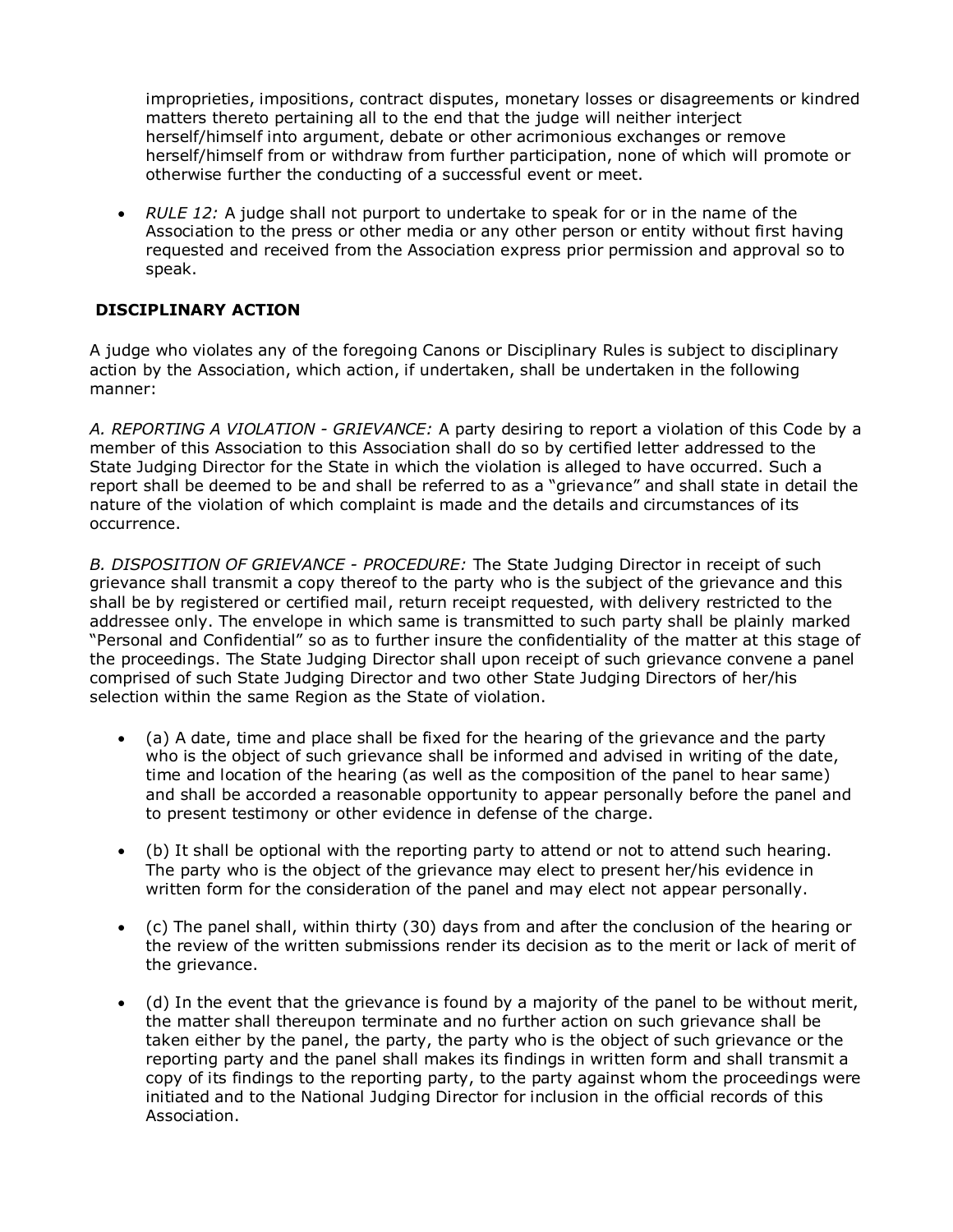- (e) In the event that the grievance is found by a majority of the panel to have merit and disciplinary action (as hereinafter delineated) is taken or to be taken, then, in such event, a report of the panel's findings shall be provided to the reporting party, the party reported upon and to the National Judging Director. The party reported upon and against whom action is to be taken shall have the right to the appeal and findings and judgment if, and only if, less than a unanimous finding and judgment was made by the panel. Such an appeal shall be to the Regional Director whose Region includes the State in which the alleged violation occurred. Such Regional Director shall refer a copy of the record as developed during the proceedings before the State Judging Director to two other Regional Directors of her/his selection and they, solely upon the record thus made at the State Judging Director's level and exclusive of any appearance by the reporting party, the aggrieved party or any other party, such panel shall, within thirty (30) days from and after receipt by all three Regional Judging Directors of a copy of such record make their findings and judgment on the record thus presented and by the majority vote of such panel shall either affirm or sustain or reverse the findings and judgment of the State Judging Director's panel. In the event that the judgment of the State Judging Director's panel's action is reversed and the aggrieved party is thereby exonerated, the matter shall end at that point and there shall be no further proceedings or appeals. In the event that the State Judging Directors panel's findings and judgments are sustained then the matter shall, likewise end; provided, however, that in the event the State Judging Director's panel's findings and judgment are sustained by less than a unanimous vote of the Regional Director's panel, then in such event, the aggrieved party may initiate a further appeal in like manner and within the same time period to a panel composed of the Association's National Judging Director and two Governing Board Members appointed by her. The Findings and Judgment of the Regional Judging Director's panel shall be sent to the reporting party, the aggrieved party and to the National Judging Director for inclusion in the Association's records.
- (f) An appeal to the National Judging Director shall be conducted and resolved in manner similar to that of the resolution of an appeal at the Regional level and shall be based upon the record as initially made at the State Judging Director's level, which record shall be transmitted to the National Judging Director upon her/his request and copies thereof provided to the two Governing Board members by her/him appointed for the purpose of resolving the appeal. At this final level of appeal, a decision of the majority of the panel thus constituted shall be final and there shall be no further appeal permitted.
- (g) All such appeals which the aggrieved person intends to initiate shall be initiated by her/him within fifteen (15) days after receipt by her/him of a copy of the findings from the hearing last held and conducted (or, if not a hearing, the findings resulting from a appeal) in the matter of the subject grievance and with respect to which a majority or more of the panel sustained the grievance. Initiation of an appeal shall be by letter from the aggrieved party that she/he desires the matter be heard by the next higher level of authority within the Association as herein provided. Such letter requesting this appeal shall be termed a "Notice of Appeal" and shall be sent by the aggrieved party by certified mail to the State Judging Director or the Regional Judging Director, as the case may be, who last heard the matter and who was the director selecting the other members of the panel which heard the matter. The date of the posting or delivery of the notice of appeal, whichever shall be sooner, shall be the date of the initiation of the appeal.
- (h) There shall be no appeal from a grievance which a majority of any of the panels herein mentioned found to be without merit. In the event that a majority or more of any panel is unable to agree within the allotted time whether or not a grievance is or is without merit, then, in such event, it shall be deemed that the grievance was without merit.